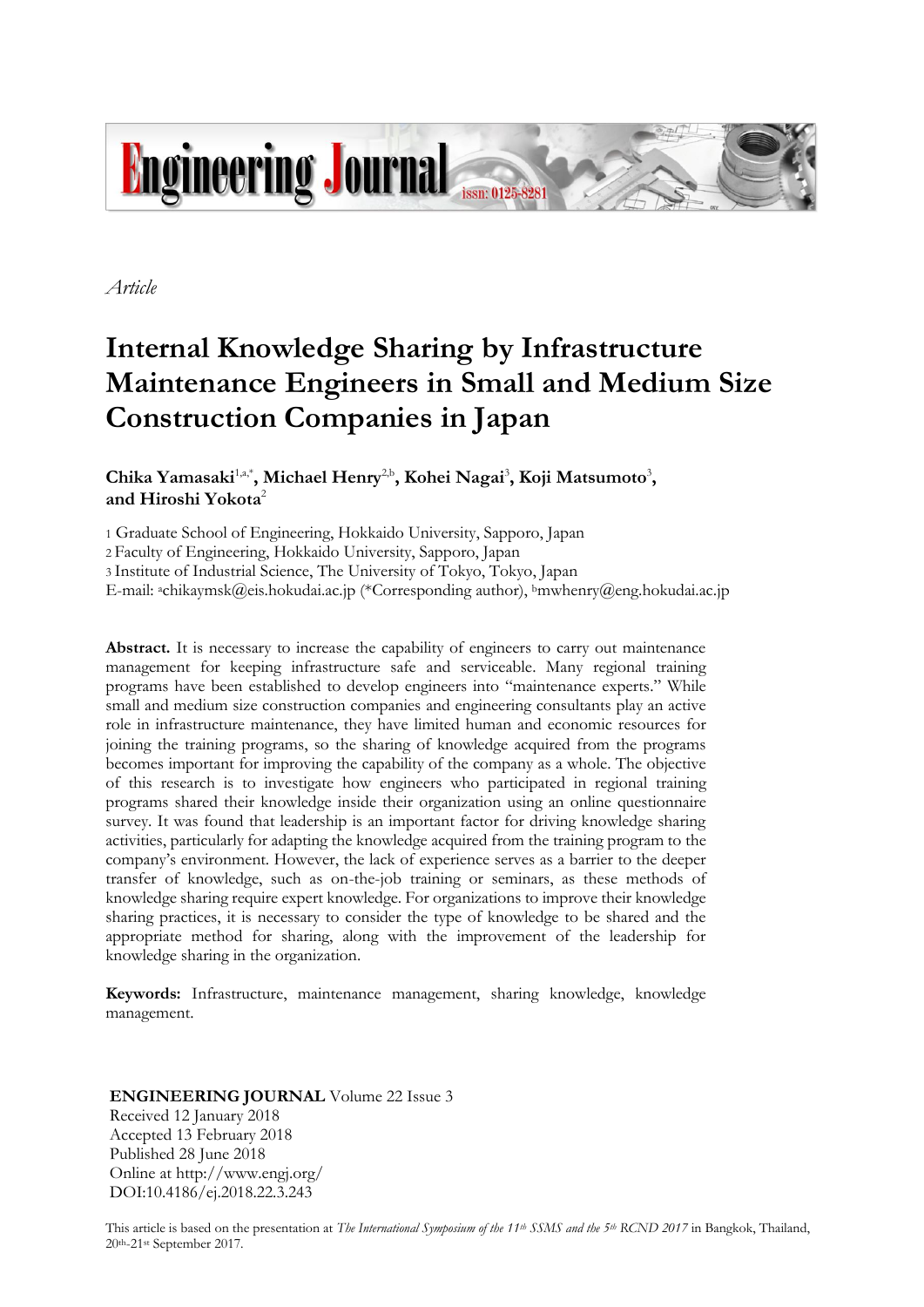#### **1. Introduction**

#### **1.1. Background**

Recently, the Japanese infrastructure system has begun to age rapidly, as infrastructure constructed during Japan's economic growth period begins to reach and exceed its design service life. For example, the percentage of bridges over 15 meters in length that have been in service for more than 50 years was around just 9% in 2011, but is expected to grow to more than 50% by 2031 [1]. Consequently, the need for maintenance management is increasing, and investment in technology and maintenance management systems has increased to tackle this situation.

However, it is difficult to sufficiently carry out maintenance management in local areas due to a lack of budget, skills, and human resources. The construction industry, in particular, is being affected by the increase in people retiring, especially workers of the baby-boom generation, who were born between 1947 and 1949, and have reached retirement age starting in 2007 [2]. The retirement problem is additionally compounded by the lack of a means for transferring the skills and know-how from retiring experienced workers. Consequently, maintenance management has to be carried out under these human resources limitations.

#### **1.2. Infrastructure Maintenance Training Programs in Japan**

To solve the problem of a lack of skills in local governments and construction companies, numerous maintenance manager training programs have been developed in local areas in Japan. One such program in Japan, the Maintenance Expert (ME) training program, was established by the Center for Infrastructure Asset Management Technology and Research at Gifu University in 2008. The trainees participate in a short term, intensive training curriculum for four weeks, which includes design, maintenance management, and infrastructure management. At the end of the program, they take a certification exam to become a "maintenance expert." A typical curriculum of the ME training program is given in Table 1. Gifu University has conducted the ME training program 14 times since its inception, and has produced more than 300 graduates [3].

Table 1. A typical curriculum of the ME training program [4].

| Eligible person | Engineers with some experience in disaster mitigation and maintenance management   |
|-----------------|------------------------------------------------------------------------------------|
| Period          | 80 classes over 20 days                                                            |
| Topics          | Design of bridges and tunnels, maintenance management for bridges, soils and       |
|                 | slopes, earth structures, pavement and river structures, infrastructure management |

Such "maintenance expert" training is being conducted not only by Gifu University, but also by Yamaguchi University, Ehime University, Niigata University, and the National Institute of Technology Maizuru College. Moreover, other training programs similar to ME are also being conducted in some areas. One example is the Michimori Project, which is run by the Infrastructures Lifetime-Extending Maintenance Research Center at Nagasaki University. The Michimori Project started in 2008 and includes four courses: three are for maintenance engineers, and one is for normal citizens including non-maintenance engineers. The courses for engineers consist of three steps: the first step is inspection, the next is evaluation, and the last one is maintenance management and advanced engineering development. As of 2017, the Michimori Project has produced about 270 graduates [5, 6].

While participating in these training programs should contribute to the lack of skills in local areas, sharing of the knowledge acquired from the training program by graduates could help improve their organizations' capability to handle maintenance management. However, civil engineering knowledge includes many technical aspects, so it is not easy to fully share this knowledge with other people. To promote the sharing of maintenance management knowledge, efficient and effective methods for knowledge sharing, as well as the conditions conducive to knowledge sharing, should be clarified. This research approached this target by using knowledge management theory to study knowledge transfer and change.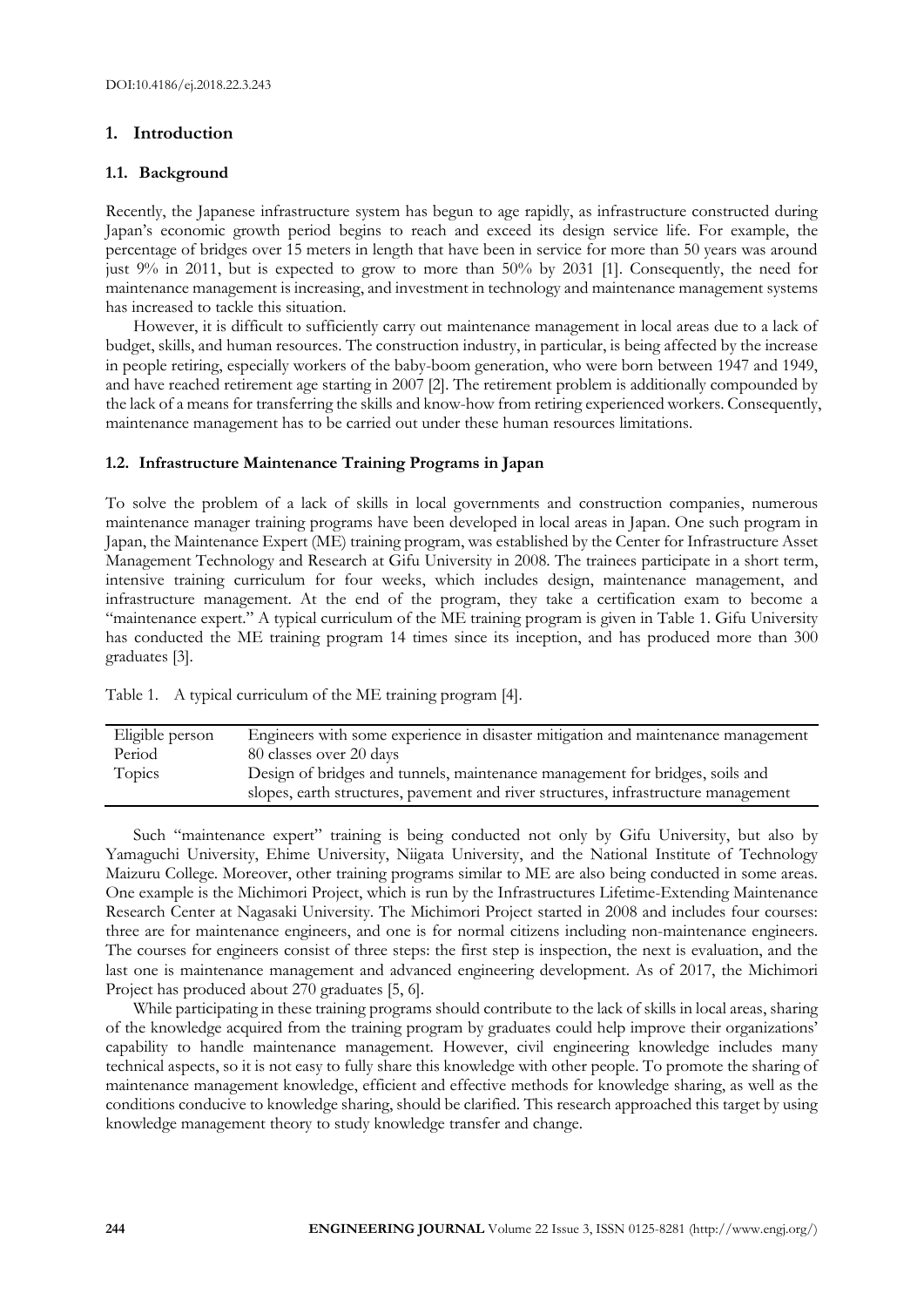#### **1.3. Knowledge Management Theory**

Knowledge management is one approach to the management of business administration for achieving organizational objectives by making the best use of knowledge. In this theory, knowledge is divided into two types in terms of the knowledge characteristics. "Explicit" knowledge is objective knowledge that can be expressed by words, figures or formulas, and it can be preserved as a database by computer processing. On the other hand, "tacit" knowledge is subjective knowledge that is based on personal feeling or experience, and it is difficult to transfer to another person by words or language alone [7].

Maintenance management knowledge includes many different categories of knowledge, such as phenomena of deterioration, inspection technologies, assessment and evaluation, prediction, countermeasures, and total asset management. Some of these knowledge are more explicit, such as manuals for operating inspection equipment and equations for calculating deterioration progress. Other knowledge types are more tacit, such as evaluation of structural quality based on visual inspection and interpretation of inspection results. Therefore, the process for sharing maintenance management knowledge should take into account the unique characteristics of the knowledge types.

The SECI model (Fig. 1) illustrates the process of changing knowledge or transferring knowledge between people or in an organization. This model was proposed by Nonaka and Takeuchi in 1996 [8]. "Socialization" is a process to transfer tacit knowledge by sharing experience, "Externalization" is a process to change from tacit knowledge to explicit knowledge by externalizing the internalized tacit knowledge, "Combination" is a process to combine various types of explicit knowledge to create new explicit knowledge, and "Internalization" is a process to develop tacit knowledge through experience.



Fig. 1. SECI model for knowledge change and transfer.

In the case of this research, "Externalization" is treated as the planning and conducting of the training program, whereby the expert knowledge of the trainers related to maintenance management is made external so that it can be shared, and the trainees will receive the tacit knowledge of the experts as their own explicit knowledge. After returning to their organization, through "Combination" the program graduates will share the acquired knowledge through reports or informal communication to adapt the acquired knowledge to their specific maintenance management conditions and needs, thus creating explicit organizational knowledge. Then, this explicit knowledge is changed to tacit knowledge by using the acquired knowledge for practicing maintenance management and building experience through "Internalization." Finally, people who have developed tacit knowledge about maintenance management through experience can transfer their tacit knowledge to other people through "Socialization," such as OJT (On the Job Training), or externalize their tacit knowledge to create explicit knowledge through conducting seminars. This conceptual process forms the basis for investigating the sharing of knowledge acquired through the local training programs on maintenance management.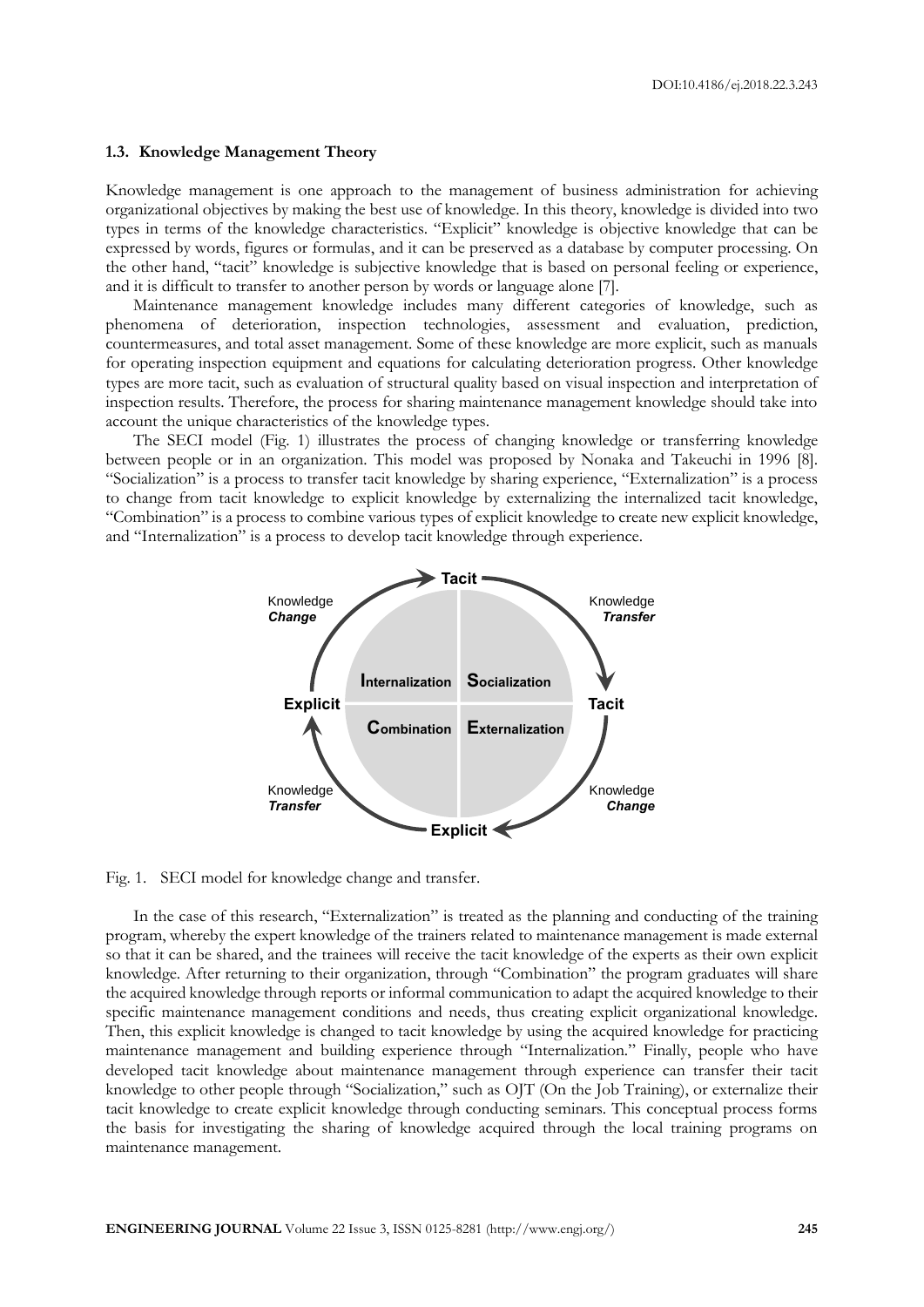## **1.4. Research Objectives**

This research focused on the knowledge sharing practices of maintenance engineers in small and medium size Japanese construction companies after they participated in infrastructure maintenance training programs. While small and medium size construction companies play an active role in infrastructure maintenance, these companies also have limited human and economic resources for joining the training programs, so the internal sharing of knowledge acquired from the programs becomes important for improving the capability of the companies as a whole. Using the results of a questionnaire survey on how Japanese engineers who participated in training programs shared their knowledge after returning to their organizations, the objective of this research is to clarify the knowledge sharing practices of the maintenance engineers in small and medium size construction companies, and to analyze the factors affecting whether knowledge sharing was carried out. The analysis results are then discussed using knowledge management theory, and key points for improving knowledge sharing are proposed.

# **2. Research Method**

## **2.1. Data Collection**

Data collection for this research was carried out using an online questionnaire survey targeted at engineers who participated in infrastructure maintenance training programs (Table 2). Seven programs cooperated by distributing the survey request to their participants: the ME programs at Gifu University, Yamaguchi University, Ehime University, Niigata University, and National Institute of Technology Maizuru College; the Michimori program at Nagasaki University; and a Regional Development Bureau training program for port facilities. Although the curricula of these programs differ in their contents, scope, etc., they all of these include infrastructure maintenance management, including practical work, so, for the purposes of this survey, it is assumed that the differences in curricula are not significant. With the support of the program administrators, a total of 337 responses were received for a response rate of 42.3%.

The questionnaire survey was designed to clarify how trainees shared the knowledge acquired from the training programs within their organization, and contained eight sections covering: (1) program participation, (2) knowledge retention, (3) knowledge sharing methods, (4) sharing environment, (5) improvement of knowledge sharing, (6) organizational characteristics, (7) organizational environment, and (8) respondent characteristics. This research focuses only on (3) knowledge sharing methods, (6) organizational characteristics, (7) organizational environment, and (8) respondent characteristics (Table 3).

| Collection method   | Anonymous online questionnaire survey                                      |
|---------------------|----------------------------------------------------------------------------|
| Period              | 1 Dec. to 31 Dec., 2016                                                    |
| Target              | Engineers who participated in infrastructure maintenance training programs |
|                     | from private companies (construction companies and consultants) and local  |
|                     | regional governments.                                                      |
| Distribution method | Request to seven program administrators to distribute URL of questionnaire |
|                     | survey to program participants by e-mail                                   |
| Responses           | 337 people (42.3% response rate)                                           |
|                     |                                                                            |

Table 2. Questionnaire survey outline.

Table 3. Questionnaire survey contents used in this research.

| Section                        | Contents                                                           |
|--------------------------------|--------------------------------------------------------------------|
| Knowledge sharing methods      | Report, seminar, OJT (On the Job Training), informal communication |
| Organizational characteristics | Private or public, organization scale                              |
| Organizational environment     | Leadership, framework, human resources (number), human resources   |
|                                | (quality), economic resources, IT environment                      |
| Respondent characteristics     | Age, gender, educational background, maintenance experience        |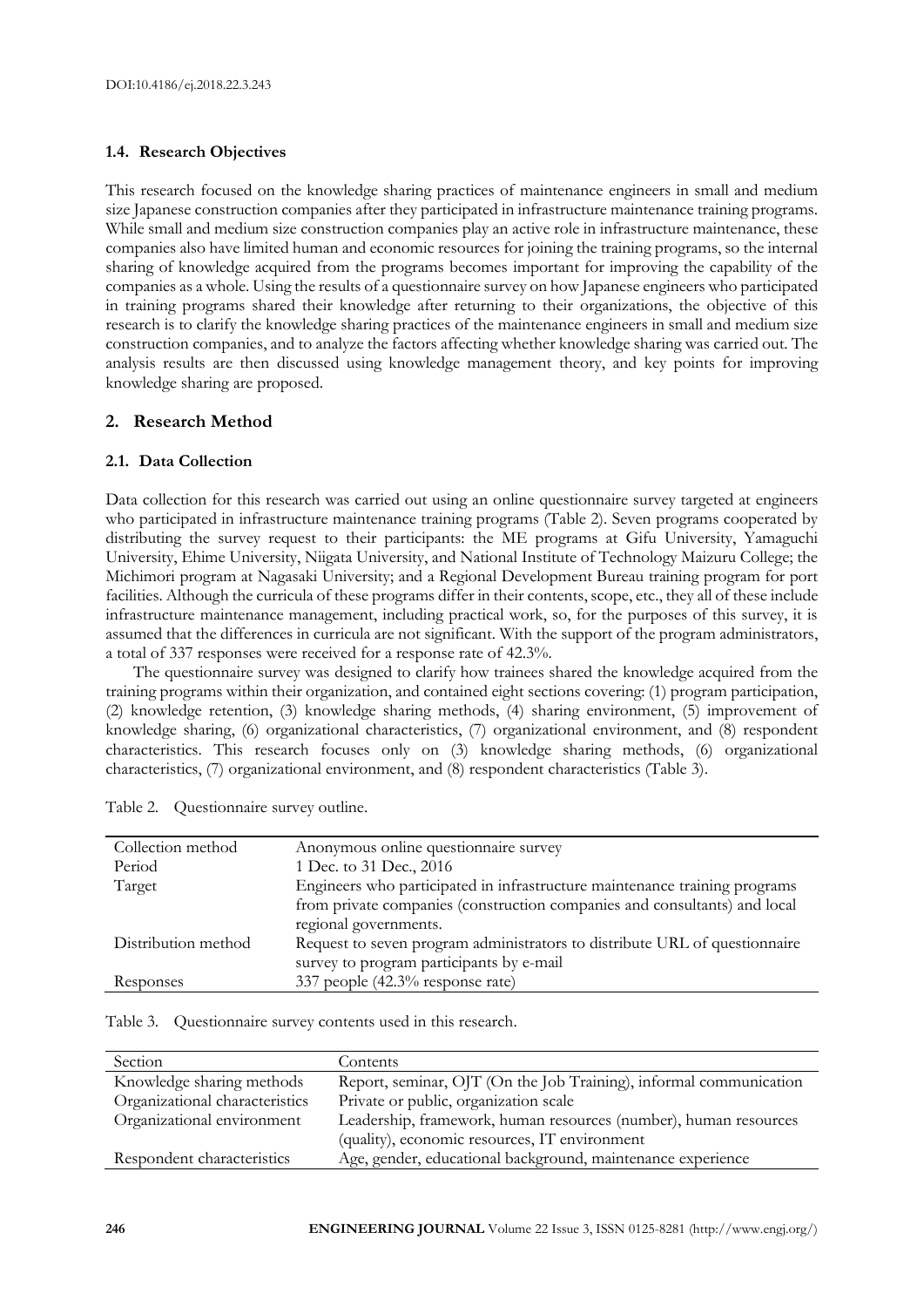# **2.2. Total Respondent Distribution and Sample Extraction**

The distribution of all respondents by organizational type and scale is shown in Table 4. Respondents from private organizations comprise roughly 57% of the sample, and represent construction companies, general contractors, and construction consultants. The majority (73%) of private organization respondents are employed by small and medium size companies. In this research, these respondents, as well as those from micro size companies, were extracted for in-depth examination, creating a research sample of 181.

Table 4. Distribution of all respondents by organization (N=337).

| Type    | Scale (Capital assets; number of employees)                                   |          |
|---------|-------------------------------------------------------------------------------|----------|
| Public  | National government                                                           | $12.1\%$ |
|         | Prefectural government                                                        | $12.7\%$ |
|         | Municipal or local government                                                 | $17.5\%$ |
| Private | Large size company (more than 3 hundred million yen; more than 300 employees) | $2.9\%$  |
|         | Small and medium size company (less than 3 hundred million yen; between 21    | $41.5\%$ |
|         | and 300 employees)                                                            |          |
|         | Micro size company (20 or fewer employees)                                    | $12.1\%$ |
| Other   | - A few examples should be given.                                             | $1.7\%$  |

# **3. Survey Results and Preliminary Analysis**

The survey results are divided into sample respondent characteristics, organizational environment, and methods for sharing knowledge. Based on these results, a preliminary analysis is then carried out using linear regression to clarify the factors that affect whether each knowledge sharing method was carried out.

## **3.1. Sample Respondent Characteristics**

The respondent characteristics (age, gender, education, and maintenance experience) are shown in Table 5. 40% of the respondents fell between 41 and 50 years of age, and respondents over 40 years of age account for 66%. Nearly the entire sample was male. Respondents who graduated from university with an undergraduate degree accounted for 59% of the sample, and 52% of respondents had five or fewer years of experience with infrastructure maintenance.

# **3.2. Organizational Environment**

The respondents evaluated whether six factors representing organizational environment (leadership, framework [a set of rules or strategies to guide decision making and improve organizational performance], number and quality of human resources, economic resources, and information technology environment) were sufficient or insufficient for carrying out knowledge sharing in their organization. The results are shown in Table 6. A majority of respondents felt that their organization has sufficient "quality of human resources", "economic resources", and "IT environment" for carrying out knowledge sharing, with "IT environment" shown to be the item which most respondents found to be sufficient at 72%. Conversely, "leadership," "framework," and "number of human resources" were felt to be insufficient by a majority of respondents, and "framework" was found to be the least sufficient of the evaluated items, with only 18% of respondents indicating it as sufficient for knowledge sharing in their organization.

# **3.3. Methods for knowledge sharing**

The respondents' utilization of methods for knowledge sharing inside their organizations is shown in Table 7. The most utilized method was "informal communication," which was the only method conducted by a majority of respondents (60%), whereas "seminar" and "OJT" were the least-utilized methods (28% and 20%, respectively). "Report" (41%) was more utilized relative to "seminar" and "OJT," but was still only utilized by a minority of respondents.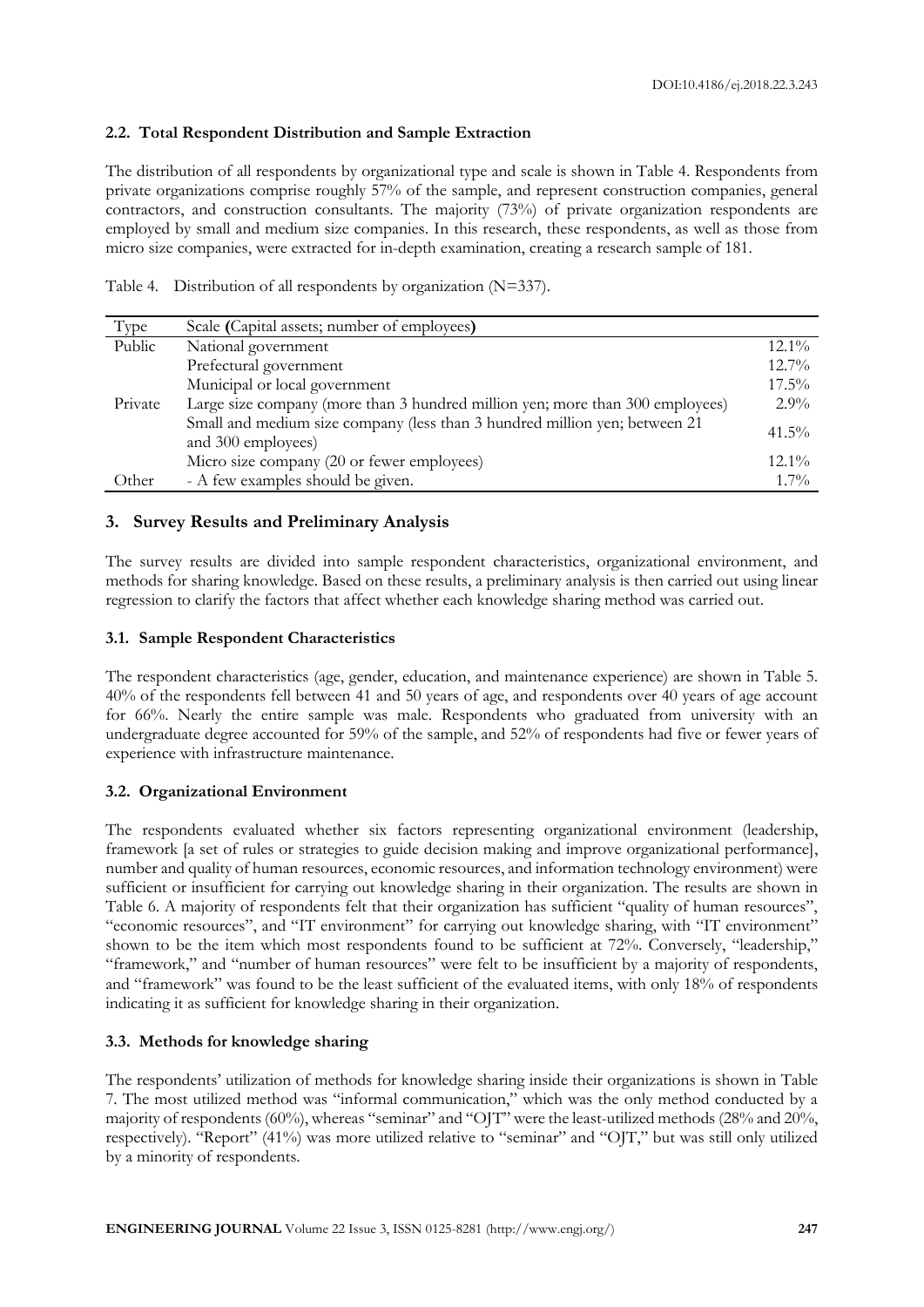| Age                                       |         |
|-------------------------------------------|---------|
| $21 \sim 30$ years                        | 6.1%    |
| $31 \sim 40$ years                        | 28.2%   |
| $41 \sim 50$ years                        | 40.3%   |
| $51 \sim 60$ years                        | 18.8%   |
| 61 years or older                         | $6.6\%$ |
| Gender                                    |         |
| Male                                      | 97.2%   |
| Female                                    | 2.8%    |
| Education                                 |         |
| High school degree, equivalent, or lower  | 17.7%   |
| Technical school or junior college degree | 13.3%   |
| University undergraduate degree           | 59.1%   |
| University graduate degree (Master)       | $9.9\%$ |
| Maintenance experience                    |         |
| $0 \sim 5$ years                          | 52.5%   |
| $6 \sim 10$ years                         | 24.9%   |
| $11 \sim 15$ years                        | 13.3%   |
| $16 \sim 20$ years                        | 2.8%    |
| 21 years or more                          | $6.6\%$ |

Table 5. Respondent characteristics for micro, small and medium size construction companies (N=181).

Table 6. Sufficiency of organizational environment factors, (N=181).

| Factor       | Leadership   | Framework | Number     | Ouality    | Economic  | environ. |
|--------------|--------------|-----------|------------|------------|-----------|----------|
|              |              |           | human res. | human res. | resources |          |
| Sufficient   | <b>39.8%</b> | $18.2\%$  | $43.1\%$   | 53.6%      | $57.5\%$  | 71.8%    |
| Insufficient | $60.2\%$     | 81.8%     | 56.9%      | $46.4\%$   | $42.5\%$  | $28.2\%$ |

Table 7. Methods utilized for sharing knowledge (N=181).

| Method       | Report   | Seminar  | OJT      | Informal |
|--------------|----------|----------|----------|----------|
|              |          |          |          | comm.    |
| Utilized     | $41.4\%$ | $19.9\%$ | $28.2\%$ | $60.2\%$ |
| Not utilized | 58.6%    | $80.1\%$ | 71.8%    | 39.8%    |

#### **3.4. Regression Analysis**

To examine the factors affecting the utilization of the knowledge sharing methods, linear regression was conducted using the organizational environment and individual characteristics factors as independent variables. Prior to the regression analysis, Pearson coefficients of correlation were calculated to clarify the relationship between the independent variables (Table 8). It can be seen that there is a relatively stronger positive correlation between "number of human resources" and "quality of human resources," "leadership" and "framework," and "age" and "years of experience." In addition, "leadership" also correlates somewhat strongly with all other organizational environment factors.

Table 9 summarizes the linear regression analysis results for each of the knowledge sharing methods. The "coefficient" indicates the normalized strength of a factor within each model, and the "significance" indicates the probability that the factor's influence is by chance. The null hypothesis – that the influence is by chance – is rejected when the significance is below 0.05, or 5%. For "report," the regression model shows that "leadership," "age," and "maintenance experience" are all significant factors for the utilization of "report" for knowledge sharing, with sufficient "leadership" as the strongest prediction factor. "Leadership" is also a significant and strongest factor for "seminar," for which "maintenance experience" is also significant. For "OJT," the only significant factor was "years of experience," which had a positive relationship with the utilization of "OJT." However, the strength of "leadership" as a predicting factor was the same as that of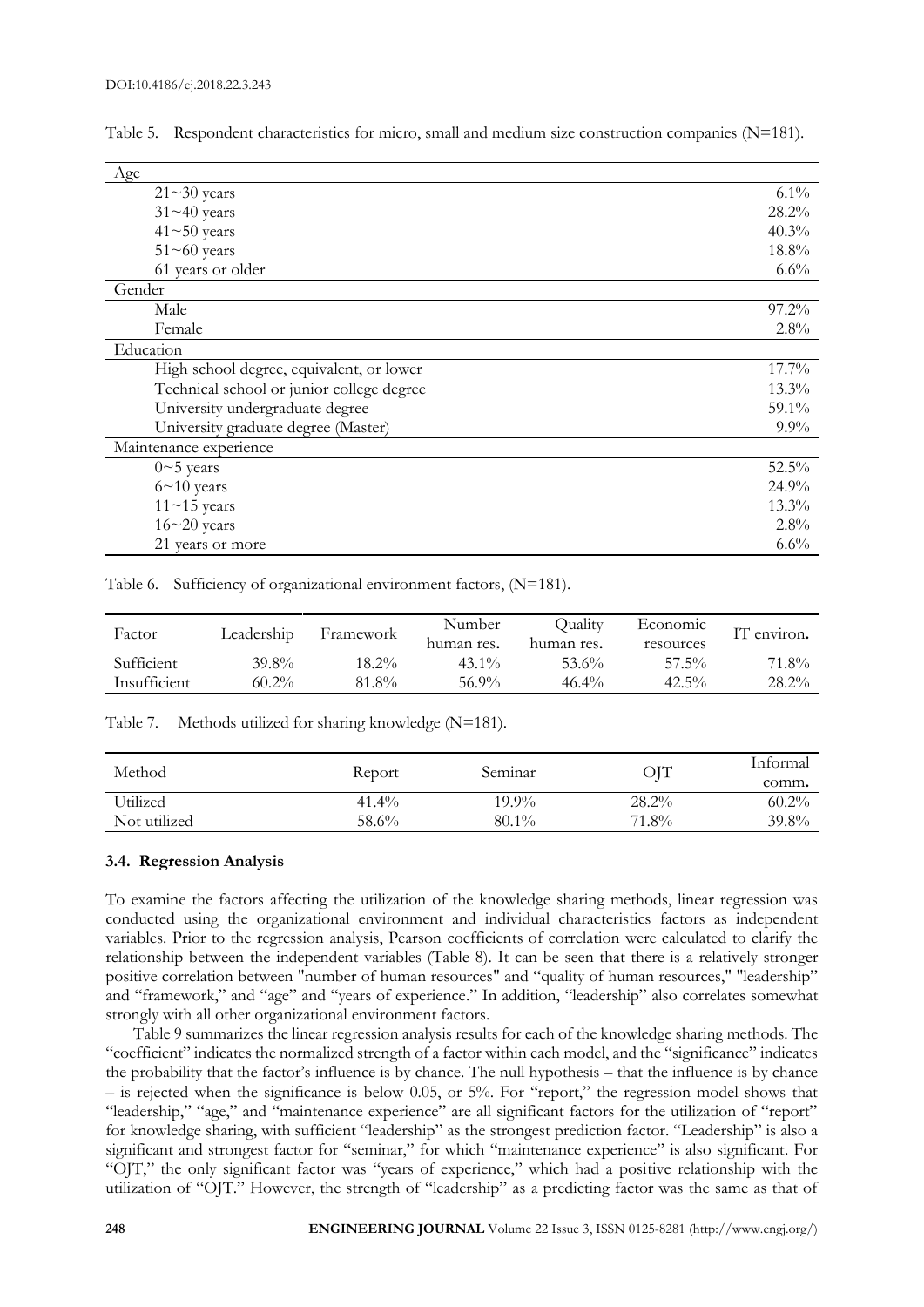"years of experience," but it was not found to be significant. Finally, the regression model for "informal communication" shows that "leadership" is the only significant factor for this method, but the lack of a sufficient "framework" is equally strong as "leadership" for predicting the utilization of "informal communication," even though the result is not significant.

| Factors                                       |         | Organizational environment |         |                   |         |         |         | Individual characteristics |      |      |
|-----------------------------------------------|---------|----------------------------|---------|-------------------|---------|---------|---------|----------------------------|------|------|
|                                               |         | (2)                        | (3)     | $\left( 4\right)$ | (5)     | (6)     |         | (8)                        | (9)  | (10) |
| (1) Leadership                                | 1.00    |                            |         |                   |         |         |         |                            |      |      |
| (2) Framework                                 | 0.49    | 1.00                       |         |                   |         |         |         |                            |      |      |
| (3) No. human resources                       | 0.20    | 0.05                       | 1.00    |                   |         |         |         |                            |      |      |
| (4) Qual. human resources                     | 0.24    | 0.10                       | 0.54    | 1.00              |         |         |         |                            |      |      |
| Organizational<br>È<br>(5) Economic resources | 0.22    | 0.09                       | 0.25    | 0.27              | 1.00    |         |         |                            |      |      |
| IT environment<br>(6)                         | 0.21    | 0.20                       | 0.22    | 0.11              | 0.28    | 1.00    |         |                            |      |      |
| (7) Age                                       | 0.00    | $-0.08$                    | $-0.01$ | $-0.11$           | $-0.02$ | $-0.05$ | 1.00    |                            |      |      |
| Individ.<br>rey.<br>(8) Gender                | $-0.00$ | $-0.10$                    | 0.15    | 0.18              | $-0.01$ | $-0.11$ | 0.14    | 1.00                       |      |      |
| Education<br>(9)                              | $-0.00$ | $-0.09$                    | 0.03    | 0.07              | $-0.07$ | 0.02    | $-0.07$ | 0.19                       | 1.00 |      |
| (10) Maintenance exp.                         | 0.14    | 0.02                       | 0.04    | $-0.11$           | 0.02    | 0.02    | 0.34    | 0.01                       | 0.06 | 1.00 |

Table 8. Correlation analysis of organizational environment and individual characteristics factors.

Table 9. Regression analysis of organizational environment and individual characteristic factors as predictors of knowledge sharing method utilization.

| Factors    |                                                      |        |            | Seminar    | OJT         | Informal |
|------------|------------------------------------------------------|--------|------------|------------|-------------|----------|
|            |                                                      |        | Report     |            |             | Comm.    |
|            |                                                      | Coeff. | 0.179      | 0.198      | 0.110       | 0.207    |
|            | Leadership                                           | Sig.   | $0.044*$   | $0.004$ ** | 0.175       | $0.020*$ |
|            | Framework                                            | Coeff. | 0.004      | 0.094      | 0.039       | $-0.208$ |
|            |                                                      | Sig.   | 0.970      | 0.260      | 0.693       | 0.056    |
|            | Organizational<br>Environment<br>No. human resources | Coeff. | 0.081      | 0.110      | 0.004       | 0.037    |
|            |                                                      | Sig.   | 0.361      | 0.109      | 0.951       | 0.673    |
|            |                                                      | Coeff. | $-0.048$   | $-0.100$   | 0.060       | 0.072    |
|            | Qual. human resources                                | Sig.   | 0.588      | 0.152      | 0.464       | 0.422    |
|            |                                                      | Coeff. | $-0.035$   | 0.005      | $-0.023$    | $-0.062$ |
|            | Economic resources                                   | Sig.   | 0.654      | 0.933      | 0.742       | 0.431    |
|            | IT environment                                       | Coeff. | $-0.113$   | 0.055      | 0.046       | 0.128    |
|            |                                                      | Sig.   | 0.191      | 0.408      | 0.559       | 0.138    |
|            |                                                      | Coeff. | $-0.044$   | $-0.027$   | $-0.009$    | $-0.013$ |
|            | Age                                                  | Sig.   | $0.040*$   | 0.102      | 0.635       | 0.539    |
|            | Gender                                               | Coeff. | $-0.115$   | 0.078      | $-0.136$    | $-0.288$ |
|            |                                                      | Sig.   | 0.618      | 0.664      | 0.519       | 0.216    |
| Individual |                                                      | Coeff. | $-0.035$   | 0.001      | 0.006       | 0.022    |
|            | characteristics<br>Education                         | Sig.   | 0.208      | 0.953      | 0.815       | 0.418    |
|            |                                                      | Coeff. | 0.097      | 0.073      | 0.103       | 0.043    |
|            | Maintenance exp.                                     |        | $0.004$ ** | $0.005$ ** | $0.000$ *** | 0.201    |

Significance codes: 0 \*\*\* 0.001 \*\* 0.01 \* 0.05

From this analysis, it was clarified that "leadership" is a commonly shared strong factor across all four knowledge sharing methods, and that "maintenance experience" is a strong factor for "report," "seminar," and "OJT." Both "leadership" and "maintenance experience" are also significant factors for several methods. While both factors play an important part in driving knowledge sharing after participation in training programs, "leadership," as an organizational factor, may be improved through organizational effort and investment in training, education, and so forth, whereas "maintenance experience" can only be increased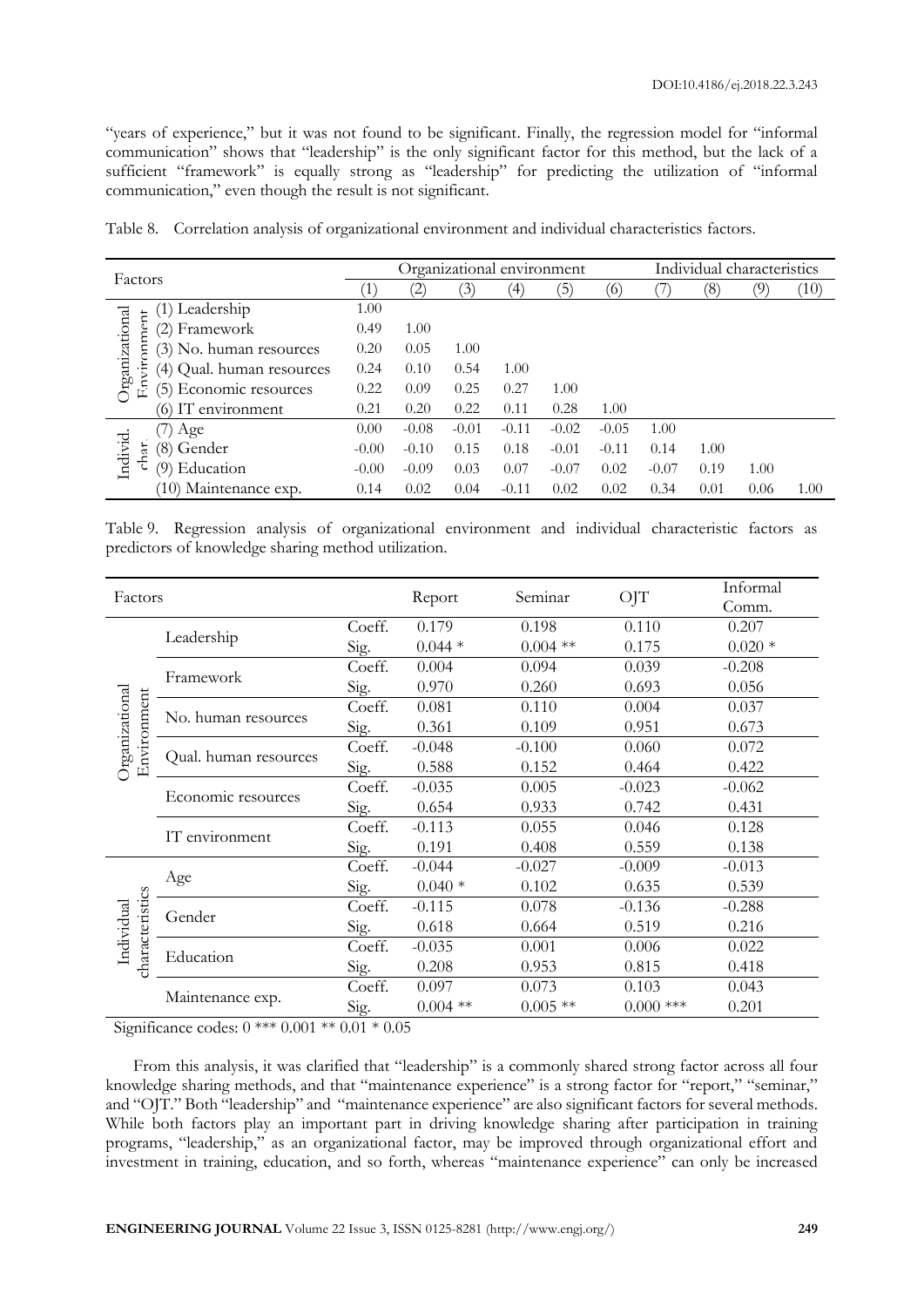through actual practice carrying out maintenance of infrastructure. Therefore, in the secondary analysis, the role of leadership and its effect on knowledge sharing will be described and examined in greater detail.

# **4. Secondary Analysis on the Effect of Organizational Leadership**

Preliminary analysis of the survey results clarified that leadership is an important factor for determining whether respondents shared knowledge acquired from training programs in their organization**.** The objective of the secondary analysis is to explore how leadership affects knowledge sharing by separating the sample respondents into two groups depending on the leadership for knowledge sharing in their organization, and analyzing the differences in organizational environment and utilization of knowledge sharing methods**.** 

# **4.1. The Role of Leadership in Knowledge Sharing**

In this research, leadership in an organization is defined as the establishment of a visual and clear strategy for sharing knowledge. A leader is essential for building leadership in an organization, but a "leader will have to show a willingness to share information and knowledge freely and to seek it from others in the organization" [9]. To improve leadership for knowledge sharing, first a leader should be appointed. The leader will then have to demonstrate a willingness and efficiency to share knowledge within the organization, particularly because there may be resistance to knowledge sharing due to reasons such as a lack of trust. Leadership is not an easy organizational trait to improve, but the value of investing in it may be clarified by examining how knowledge sharing differs between organizations with and without leadership.

# **4.2. Comparison of Organizational Environment and Knowledge Sharing Methods Depending on Leadership**

The respondents were divided into two groups depending on whether their organization has sufficient leadership or not for knowledge sharing, and the individual characteristics, organizational environment, and utilization of knowledge sharing methods were compared between the two groups. Based on the results in Table 5, 72 respondents stated that their organizations had sufficient leadership, compared to 109 respondents who stated that their organization had insufficient leadership. For individual characteristics, there was no notable difference between the two groups. However, a distinct difference can be seen in the environment (Table 10) and utilization of knowledge sharing methods (Table 11). For the organizational environment, the P-values for all chi-square tests were highly significant, which confirms that all organizational factors have a dependency on leadership. The difference due to leadership was particularly large for "framework," as the sufficiency of "framework" increased by 39% when sufficient leadership was present. This results shows that an organization that has sufficient leadership also has other sufficient organizational environment factors for sharing knowledge, as was previously suggested by the correlation analysis in Table 7.

| Factors                           | Framework  | Number<br>human res. | Ouality<br>human res. | Economic<br>resources | IT environ. |  |  |  |  |
|-----------------------------------|------------|----------------------|-----------------------|-----------------------|-------------|--|--|--|--|
| Sufficient leadership $(n=72)$    | $41.7\%$   | 55.6%                | $68.1\%$              | 70.8%                 | $83.3\%$    |  |  |  |  |
| Insufficient leadership $(n=109)$ | $2.8\%$    | $34.9\%$             | $44.0\%$              | $48.6\%$              | $64.2\%$    |  |  |  |  |
| Chi <sup>2</sup> P-value          | $0.000***$ | $0.006**$            | $0.002**$             | $0.003**$             | $0.005**$   |  |  |  |  |
| $\sim$ $\sim$                     |            |                      |                       |                       |             |  |  |  |  |

Table 10. Comparison of the sufficiency of organizational environmental factors for knowledge sharing.

Significance codes: 0 \*\*\* 0.001 \*\* 0.01 \* 0.05

When examining the effect of leadership on the utilization of knowledge sharing methods, it can be seen that having sufficient leadership leads to an increase in the utilization rate for all methods, and this difference is significant in all cases. The largest increase (27%) due to sufficient leadership can be seen in the case of "seminar."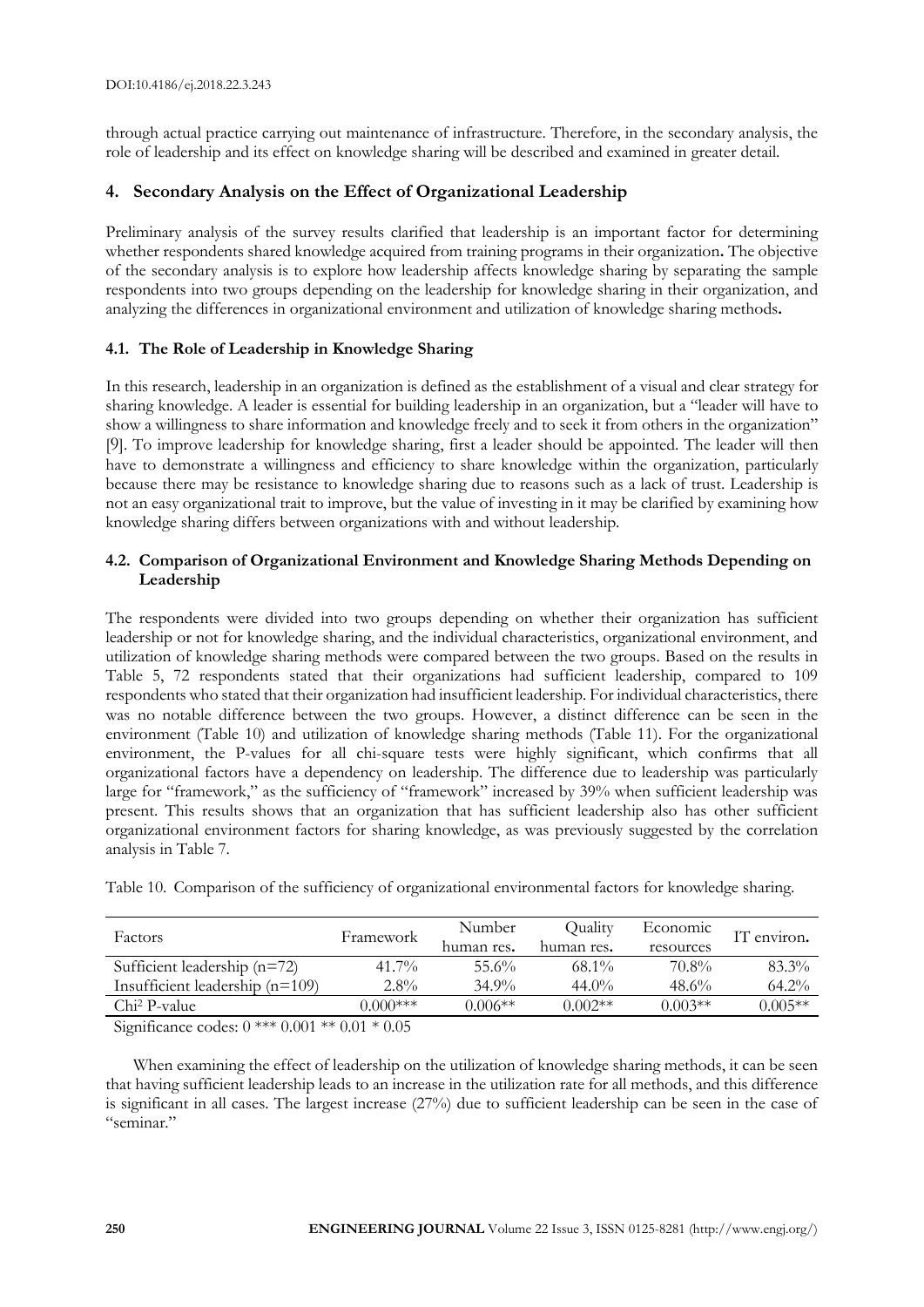|          |             |           | Informal |
|----------|-------------|-----------|----------|
|          |             |           | comm.    |
| $52.8\%$ | $36.1\%$    | 38.9%     | 70.8%    |
| $33.9\%$ | $9.2\%$     | $21.1\%$  | $53.2\%$ |
| $0.011*$ | $0.000$ *** | $0.009**$ | $0.017*$ |
|          | Report      | Seminar   | OIT      |

Table 11. Comparison of the utilization rate of knowledge sharing methods.

Significance codes: 0 \*\*\* 0.001 \*\* 0.01 \* 0.05

#### **4.3. Regression Analysis Depending on Leadership**

Linear regression analysis was again carried out, but this time to examine how factors other than leadership affect knowledge sharing in environments where leadership is sufficient or insufficient. Table 12 shows the result of regression analysis modeling the utilization of the four knowledge sharing methods for respondents who belong to an organization with sufficient leadership. The factors that have high significance are "number of human resource," "age," and "maintenance experience" for "report," and "framework" for "informal communication." No significant factors could be identified for "seminar" and "OJT." Therefore, when an organization has sufficient leadership, the utilization of "report" and "informal communication" may be affected by the previously-mentioned significant factors. For example, the utilization of "informal communication" should increase in an environment with sufficient leadership but an insufficient "framework" for conducting knowledge sharing.

| Table 12. Regression analysis of knowledge sharing method utilization with sufficient leadership. |  |  |  |  |  |
|---------------------------------------------------------------------------------------------------|--|--|--|--|--|
|                                                                                                   |  |  |  |  |  |

| Factors                       |                       |      | Report   | Seminar  | OJT      | Informal   |
|-------------------------------|-----------------------|------|----------|----------|----------|------------|
|                               |                       |      |          |          |          | Comm.      |
| Organizational<br>environment | Framework             | z    | $-0.034$ | 0.107    | $-0.038$ | $-0.318$   |
|                               |                       | Sig. | 0.766    | 0.374    | 0.759    | $0.005$ ** |
|                               | No. human resources   | Z    | 0.347    | 0.154    | 0.224    | 0.099      |
|                               |                       | Sig. | $0.020*$ | 0.311    | 0.161    | 0.099      |
|                               | Qual. human resources | Z    | $-0.229$ | 0.311    | $-0.158$ | 0.030      |
|                               |                       | Sig. | 0.150    | 0.164    | 0.358    | 0.838      |
|                               | Economic resources    | Z    | 0.013    | 0.013    | $-0.021$ | $-0.129$   |
|                               |                       | Sig. | 0.920    | 0.919    | 0.881    | 0.310      |
|                               | IT environment        | z    | $-0.268$ | $-0.004$ | $-0.019$ | 0.310      |
|                               |                       | Sig. | 0.106    | 0.983    | 0.910    | 0.598      |
| characteristics<br>Individual | Age                   | Z    | $-0.071$ | $-0.044$ | $-0.016$ | $-0.021$   |
|                               |                       | Sig. | $0.050*$ | 0.231    | 0.679    | 0.524      |
|                               | Gender                | Z    | $-0.343$ | 0.111    | $-0.068$ | $-0.347$   |
|                               |                       | Sig. | 0.356    | 0.773    | 0.864    | 0.329      |
|                               | Education             | z    | $-0.058$ | $-0.052$ | $-0.02$  | 0.011      |
|                               |                       | Sig. | 0.218    | 0.293    | 0.692    | 0.795      |
|                               | Maintenance exp.      | z    | 0.135    | 0.069    | 0.047    | 0.031      |
|                               |                       | Sig. | $0.012*$ | 0.206    | 0.411    | 0.536      |

Significance codes: 0 \*\*\* 0.001 \*\* 0.01 \* 0.05

On the other hand, Table 13 shows the result of regression analysis for respondents who belong to an organization with insufficient leadership. "Maintenance experience" is a common strong predicting factor for "seminar" and "OJT," and the significance is high, too, in both cases. The utilization of "OJT" is also very strongly and significantly affected by "framework." While there are few significant results, it can be said that increasing "maintenance experience" is important for conducting knowledge sharing in organizations with insufficient leadership.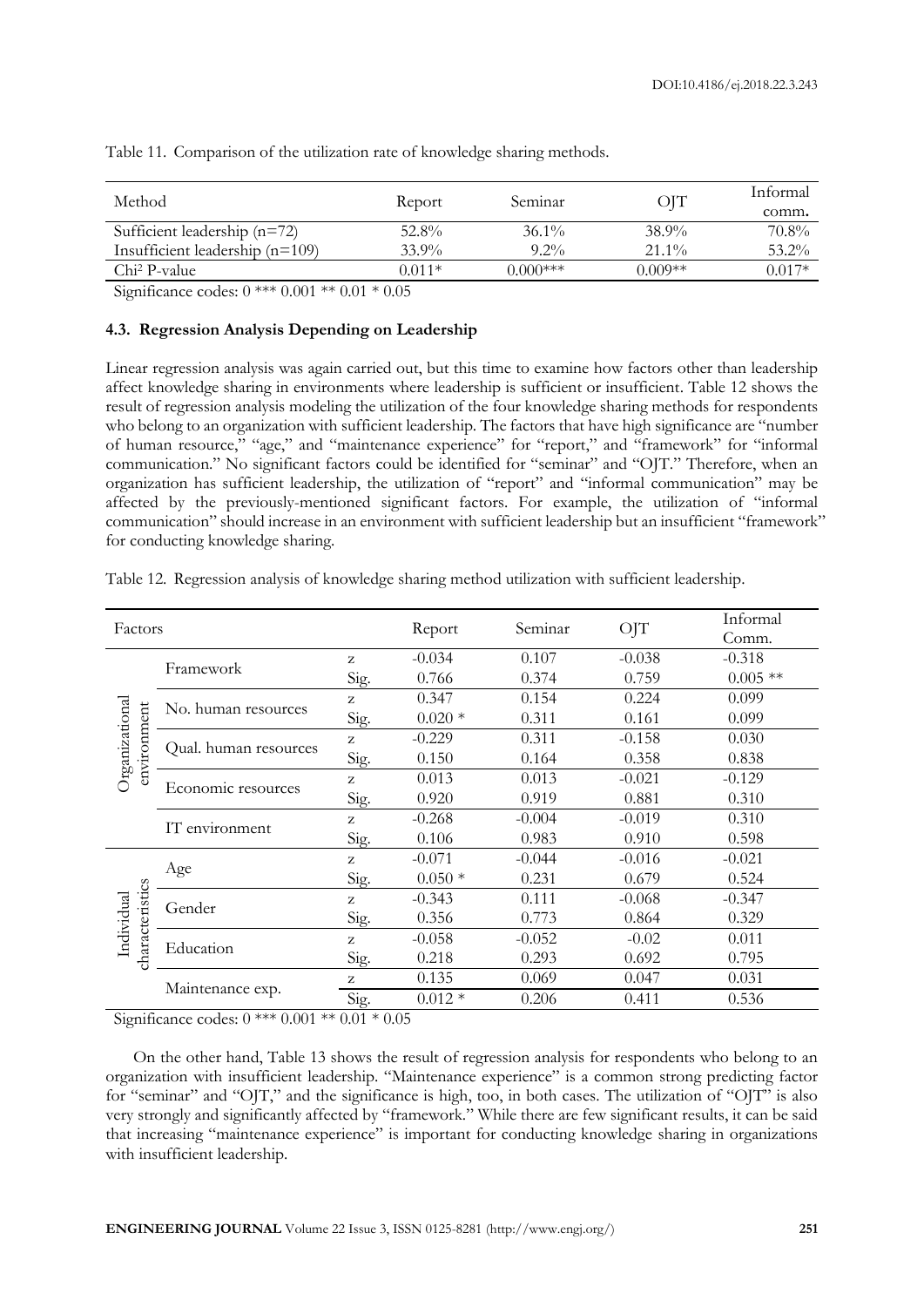| Factors                       |                       |      | Report   | Seminar  | OJT         | Informal<br>Comm. |
|-------------------------------|-----------------------|------|----------|----------|-------------|-------------------|
|                               | Framework             | z    | 0.363    | 0.001    | 0.559       | 0.540             |
| Organizational<br>environment |                       | Sig. | 0.239    | 0.996    | $0.025*$    | 0.095             |
|                               | No. human resources   | z    | $-0.062$ | 0.113    | $-0.077$    | 0.047             |
|                               |                       | Sig. | 0.595    | 0.102    | 0.411       | 0.697             |
|                               | Qual. human resources | z    | 0.042    | $-0.045$ | 0.133       | 0.071             |
|                               |                       | Sig. | 0.706    | 0.486    | 0.140       | 0.542             |
|                               | Economic resources    | z    | $-0.078$ | $-0.013$ | $-0.012$    | $-0.032$          |
|                               |                       | Sig. | 0.436    | 0.814    | 0.872       | 0.757             |
|                               | IT environment        | z    | $-0.081$ | 0.053    | 0.029       | 0.115             |
|                               |                       | Sig. | 0.434    | 0.386    | 0.722       | 0.291             |
| characteristics<br>Individual | Age                   | z    | $-0.035$ | $-0.022$ | $-0.011$    | $-0.007$          |
|                               |                       | Sig. | 0.217    | 0.190    | 0.619       | 0.811             |
|                               | Gender                | Z    | 0.150    | 0.077    | 0.004       | $-0.018$          |
|                               |                       | Sig. | 0.626    | 0.669    | 0.988       | 0.953             |
|                               | Education             | Z    | $-0.020$ | 0.028    | 0.020       | 0.031             |
|                               |                       | Sig. | 0.562    | 0.182    | 0.472       | 0.409             |
|                               | Maintenance exp.      | z    | 0.052    | 0.066    | 0.135       | 0.061             |
|                               |                       | Sig. | 0.244    | $0.013*$ | $0.000$ *** | 0.195             |

Table 13. Regression analysis of knowledge sharing method utilization with insufficient leadership.

Significance codes: 0 \*\*\* 0.001 \*\* 0.01 \* 0.05

## **5. Discussion**

#### **5.1. Barriers to Knowledge Sharing Based on Knowledge Management Theory**

The results of the analysis were applied to the SECI model based on knowledge management theory (Fig. 2). In this research, externalization that changes the tacit knowledge of the maintenance training program experts to the explicit knowledge of the program graduates is the planning and carrying out of the training program. After taking the training, graduates are between externalization and combination, which is where the internal knowledge sharing process will begin after they return to their organization. Through combination, explicit knowledge is transferred through sharing methods such as report or informal communication inside the organization, because these methods can use words and characters for expressing the knowledge. Next, the graduates and other people who belong to the organization have to study and apply the knowledge acquired by training and shared in practical situation in order to change their maintenance management knowledge from explicit to tacit knowledge. This process is internalization. Finally, people who have become highly skilled can transfer their tacit knowledge directly to others inside organization by OJT, which is a process of socialization, or change it into explicit knowledge through seminar, which is similar to the original process for sharing the expert knowledge by the training programs. The socialization process by OJT is particularly effective for transferring tacit knowledge because the transferor's feelings and experience can be directly shared in this process.

The survey result clarified that report and informal communication – combination processes for transferring explicit knowledge – are relatively more conducted, but OJT and seminar – socialization and externalization processes for transferring tacit knowledge and changing tacit to explicit knowledge, respectively – are less conducted. Moreover, the important factors for sharing knowledge are leadership in report, seminar and informal communication, and years of experience in seminar and OJT. Consequently, it can be said that leadership is important for combination, and studying and building experience (internalization) are important for socialization and externalization. Furthermore, analysis showed that organizations that do not have leadership have very low utilization of seminar and OJT, which are important for the long-term capability of the organization to carry out maintenance management.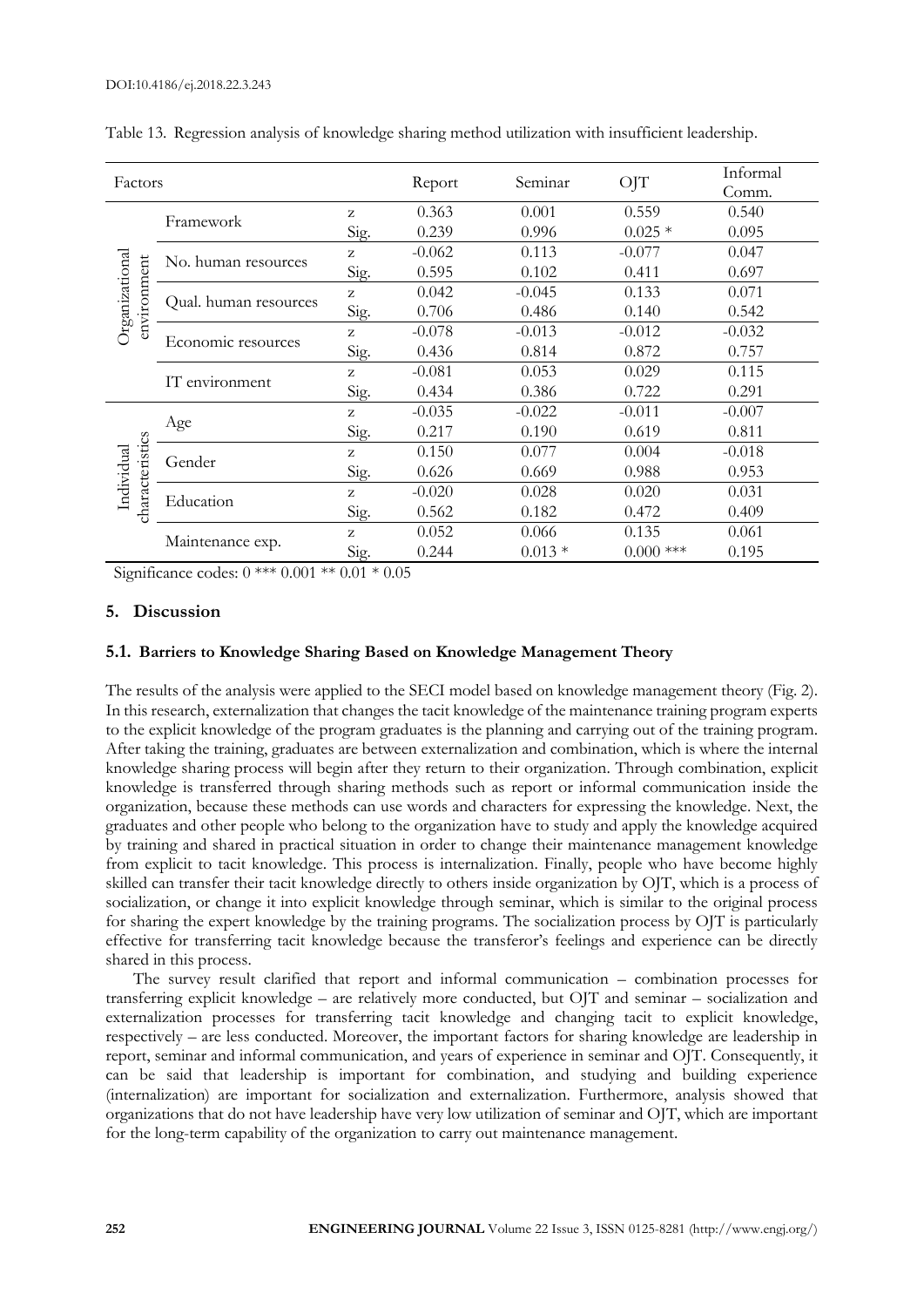

Fig. 2. SECI model with investigation result.

Therefore, the first barrier to conducting knowledge sharing inside an organization is the leadership capacity**.** Without that, the knowledge acquired from the training programs cannot be adapted to the organization's situation, making it difficult to proceed to actual practice and experience building**.** Even in the case of informal communication, this type of knowledge sharing may not provide long**-**term results for the organization itself, as the sharing of knowledge via informal communication does not preserve the knowledge in a written form, as will be discussed later**.** 

If sufficient leadership is present in the organization, then this creates an environment in which knowledge sharing is encouraged, and people will have the opportunity to put into practice the knowledge transferred to the organization from the training programs through actual maintenance management of infrastructure**.** In addition, leadership was shown to positively correlate with all other organizational environment factors, suggesting that improving leadership generates other benefits within an organization as well. However, the maintenance experience of the survey respondents is relatively low overall, regardless of leadership, which implies that many people have yet to turn the explicit organizational knowledge into their tacit knowledge**.** This is the second, and larger, barrier to knowledge sharing, as both experience and leadership are important factors for utilizing OJT and seminars to further transfer or change maintenance management knowledge**.** Since the level of maintenance experience is relatively low, these two methods are not widely carried out, even in an organization with sufficient leadership**.** Since leadership does not correlate with maintenance experience, it has to be assumed that outside factors, such as the economic investment for maintenance management, is also playing a powerful role in limiting the ability of the small and medium construction companies to share and develop their maintenance management knowledge**.**

#### **5.2. Implications for Improving Knowledge Sharing**

Before suggesting ways to improve knowledge sharing in the organizations, the precise characteristics of the four methods should be clarified, as there may be optimal means to apply each method. The advantages and disadvantages of each method are shown in Table 14. For knowledge combination, both report and informal communication are easy to conduct, but difficult to transfer tacit knowledge. Furthermore, report is one-way communication but can preserve knowledge on paper or as data, whereas informal communication is twoway communication but does not leave any detailed record of the knowledge itself or its transfer. For socialization and externalization, both seminar and OJT can transfer tacit knowledge and enable two-way communication, but are more difficult to conduct, as they require depth of tacit knowledge, and OJT requires the ability to have access to an actual site for carrying out the training.

The type of knowledge types and the objective of the knowledge sharing should decide the proper method. If the knowledge can be used as explicit knowledge, then report may be the proper method, and informal communication may serve as a supplementary method. In order to better utilize these methods, however, the companies have to improve leadership for sharing knowledge to encourage the utilization of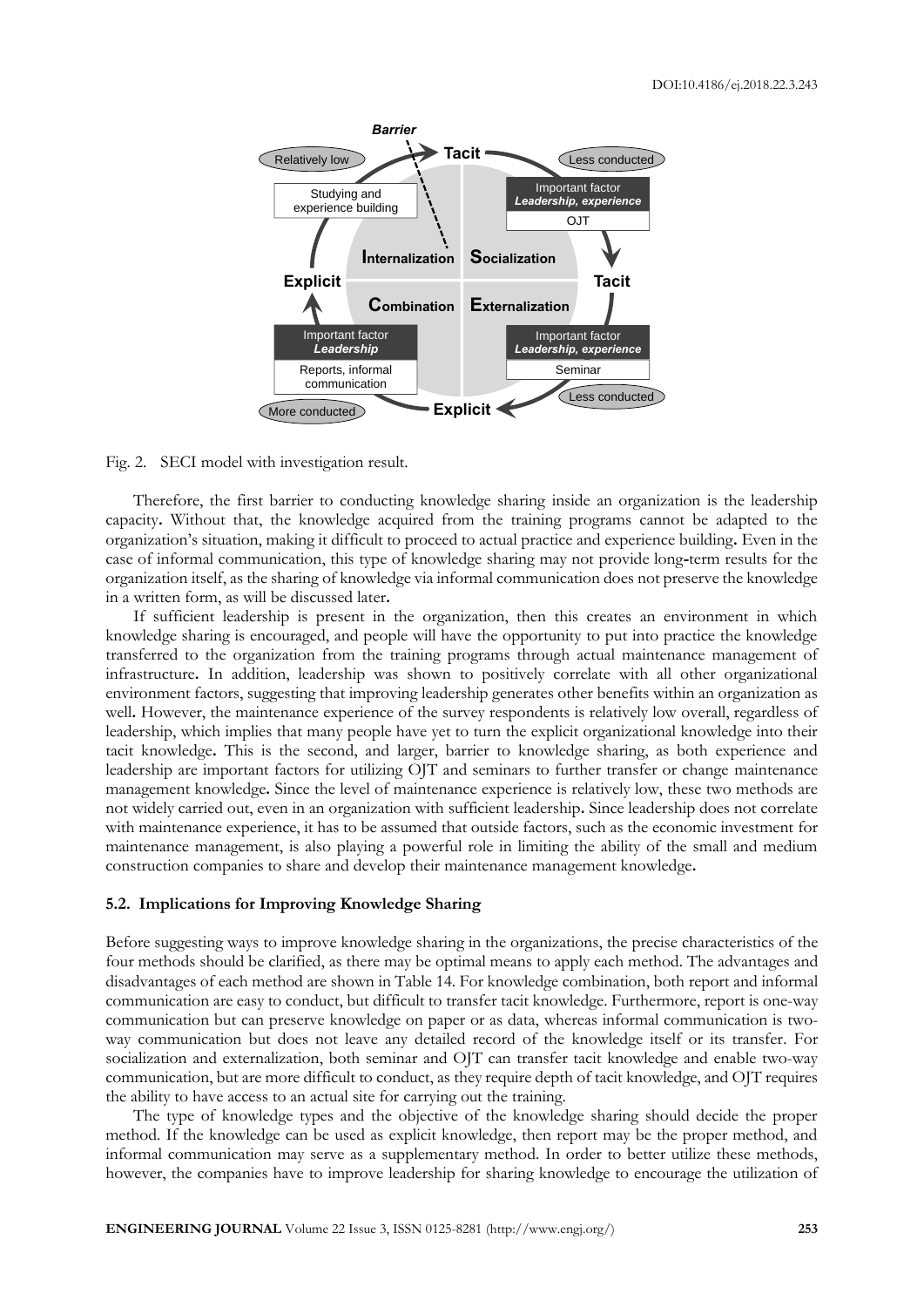these two methods, since it was shown from the survey that leadership is an important factor for explicit knowledge transfer by combination.

| Method                    | Advantages                                                                                                      | Disadvantages                                                                                                                           |  |  |
|---------------------------|-----------------------------------------------------------------------------------------------------------------|-----------------------------------------------------------------------------------------------------------------------------------------|--|--|
| Report                    | • Easier to conduct                                                                                             | • Difficult to transfer tacit knowledge                                                                                                 |  |  |
|                           | • Can preserve as paper or data                                                                                 | • One-way communication                                                                                                                 |  |  |
| Seminar                   | • Can transfer tacit and explicit<br>knowledge<br>• Can use many tools                                          | • More difficult to conduct                                                                                                             |  |  |
|                           | • Two-way communication                                                                                         |                                                                                                                                         |  |  |
| OJT                       | • Can transfer tacit and explicit<br>knowledge<br>• Can share feeling and experience<br>· Two-way communication | • Limited to practical site<br>• Cannot transfer to many people<br>simultaneously                                                       |  |  |
| Informal<br>communication | • Easy to conduct<br>· Two-way communication<br>• Can conduct anywhere                                          | • Difficult to transfer tacit knowledge<br>• Limitation to the amount of<br>transferable knowledge<br>• Difficult to preserve knowledge |  |  |

Table 14. Advantages and disadvantages of each knowledge sharing method.

On the other hand, if transfer or change of tacit knowledge is the objective, then seminar and OJT are the proper methods**.** Seminar is more appropriate when the tacit knowledge acquired needs to be shared with a large group of people, but this will result in the change of tacit to explicit knowledge, so there are some limitations to this method**.** When the knowledge to be transferred is high level tacit knowledge at the small scale, OJT is the more optimal method**.** Both seminar and OJT, however, require the engineers who are sharing the knowledge to have a high level of experience and deep tacit knowledge, so building experience from explicit knowledge via internalization is necessary**.** The survey showed that many companies do not share knowledge by seminar and OJT, which may be due to the lack of opportunities to internalize the explicit knowledge through practice**.** Therefore, while leadership for improving knowledge sharing is an important first step, building experience through practice is essential to fully develop the knowledge acquired from training programs into the organization's tacit knowledge resources**.**

# **6. Summary**

Knowledge sharing can be an important activity for improving the capability of small and medium size construction companies. This survey showed that leadership is an important factor for driving knowledge sharing activities in an organization, particularly for adapting the explicit knowledge from training programs to the organization's environment to create new explicit organization knowledge. It was shown that the next step, building practical experience using the acquired knowledge, is necessary to develop individual tacit knowledge from the explicit organizational knowledge. Since this step is still not frequently carried out, it is a barrier to the changing or transfer of tacit knowledge into other knowledge types, such as by OJT and seminars. Reviewing the utilization of the knowledge sharing methods and their advantages and disadvantages in the context of knowledge management shows that organizations have to choose the proper method for sharing knowledge within their organization, considering the knowledge type and whether knowledge change or transfer, when considering effective knowledge sharing.

# **Acknowledgment**

The survey investigation was supported by the Council for Science, Technology and Innovation (CSTI), Cross-ministerial Strategic Innovation Promotion Program (SIP), "Infrastructure Maintenance, Renewal, and Management Technology" (Funding agency: JST). The authors would like to express their gratitude to the representatives from each training program who assisted in distributing the survey.